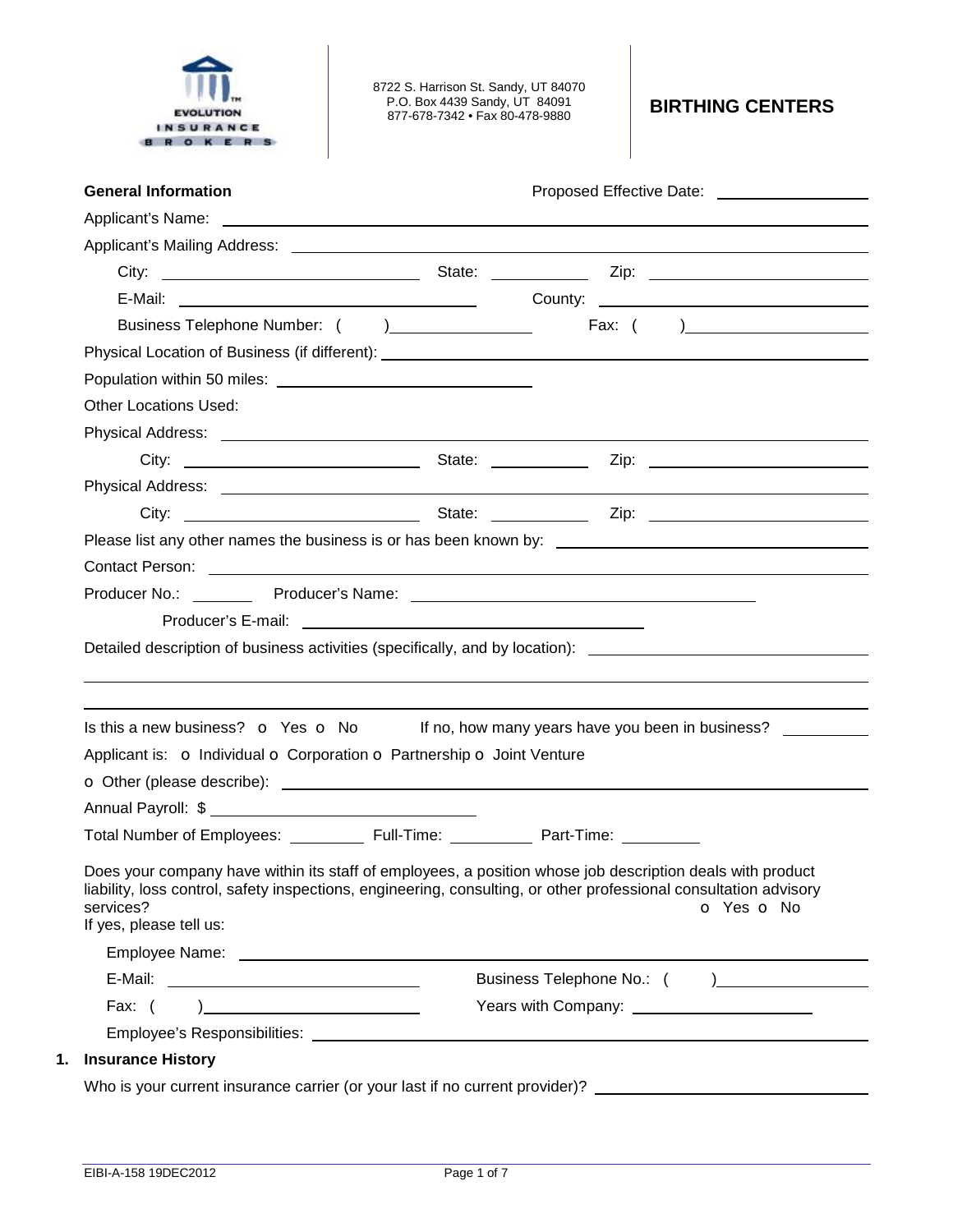Provide name(s) for all insurance companies that have provided Applicant insurance for the last three years:

|                                                                                                                                                                                      | Coverage:                                                                          | Coverage: | Coverage:  |  |  |
|--------------------------------------------------------------------------------------------------------------------------------------------------------------------------------------|------------------------------------------------------------------------------------|-----------|------------|--|--|
| <b>Company Name</b>                                                                                                                                                                  |                                                                                    |           |            |  |  |
| <b>Expiration Date</b>                                                                                                                                                               |                                                                                    |           |            |  |  |
| <b>Annual Premium</b>                                                                                                                                                                | \$                                                                                 | \$        | \$         |  |  |
|                                                                                                                                                                                      | Has the Applicant or any predecessor or related person or entity ever had a claim? |           | O Yes O No |  |  |
|                                                                                                                                                                                      | Attach a five year loss/claims history, including details. (REQUIRED)              |           |            |  |  |
| Have you had any incident, event, occurrence, loss, or Wrongful Act which might give rise to a Claim covered by<br>this Policy, prior to the inception of this Policy?<br>O Yes O No |                                                                                    |           |            |  |  |
| If yes, please explain:                                                                                                                                                              |                                                                                    |           |            |  |  |

Has the Applicant, or anyone on the Applicant's behalf, attempted to place this risk in standard markets?

o Yes o No

If the standard markets are declining placement, please explain why:

### **2. Desired Insurance**

# **Limit of Liability - Professional Liability Coverage:**

Per Act/Aggregate Per Person/Per Act/Aggregate

| $\circ$ | \$50,000/\$100,000    | $\circ$ | \$25,000/\$50,000/\$100,000     |
|---------|-----------------------|---------|---------------------------------|
| O       | \$150,000/\$300,000   | $\circ$ | \$75,000/\$150,000/\$300,000    |
| $\circ$ | \$250,000/\$1,000,000 | $\circ$ | \$100,000/\$250,000/\$1,000,000 |
| O       | \$500,000/\$1,000,000 | $\circ$ | \$250,000/\$500,000/\$1,000,000 |
|         | Other:                | O       | Other:                          |

Identify all contracted medical professional services performed for you and the minimum medical professional liability limits required.

| Pharmacy                   |  |
|----------------------------|--|
| <b>Respiratory Therapy</b> |  |
| <b>Physical Therapy</b>    |  |
| :Dther                     |  |

**Self-Insured Retention (SIR):** o \$1,000 (Minimum) o \$1,500 o \$2,500 o \$5,000 o \$10,000

## **3. Business Activities**

- 1. Person providing accounting and tax services:
	- a. Name: b. Mailing Address:

| ັນ.          | mannig Addicos. |  |  |
|--------------|-----------------|--|--|
| $\sim$<br>v. | -               |  |  |

- d. E-Mail:
- e. Business Telephone Number: ( ) Fax: ( )
- 2. The applicant has been:
	- a. Licensed or approved by State Board of Health  $\Box$  Yes  $\Box$  No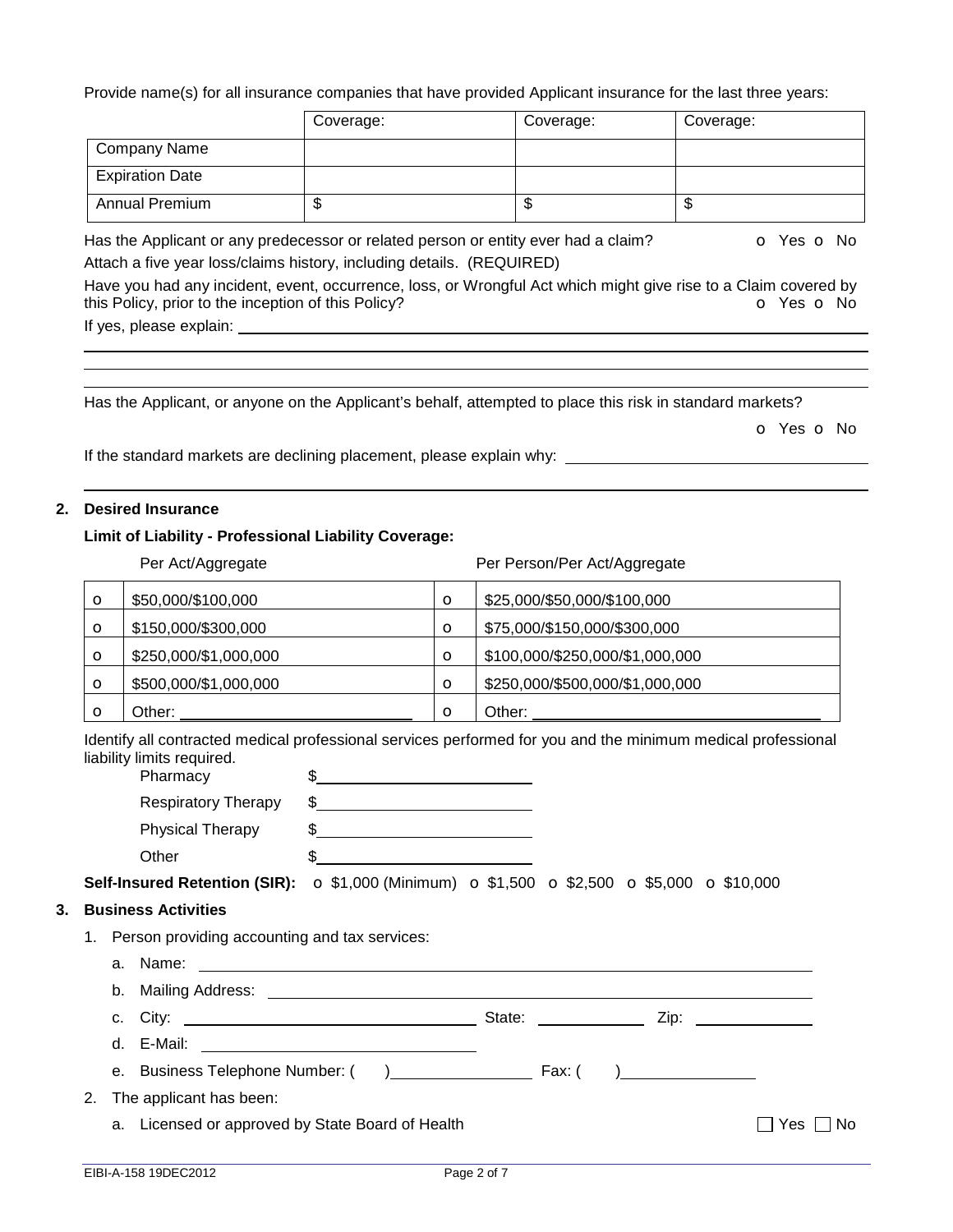| Accredited by JCAHO<br>b. |
|---------------------------|
|---------------------------|

If no, please explain on another sheet of paper.

3. Number of years that this facility has been operating:

- 4. Number of years with the present owner:
- 5. Number of years with the current management:
- 6. Please provide copies of all licenses held by your facility.
- 7. Has your license been suspended, revoked or placed on probation within the last 5 years:  $\Box$  Yes  $\Box$  No
- 8. Annual income for the past 12 months, and estimated for the next 12 months:

|             | <b>BIRTHING CENTERS</b> | <b>HOMES</b> | <b>HOSPITALS</b> |
|-------------|-------------------------|--------------|------------------|
| Past 12 mo. |                         |              |                  |
| Next 12 mo. |                         |              |                  |

9. Number of births during the past 12 months:

| <b>BIRTHING CENTERS</b> | <b>HOMES</b> | <b>HOSPITALS</b> |
|-------------------------|--------------|------------------|
|                         |              |                  |

10. Number of births estimated for the next 12 months:

| <b>BIRTHING CENTERS</b> | <b>HOMES</b> | <b>HOSPITALS</b> |
|-------------------------|--------------|------------------|
|                         |              |                  |

11. Facility Classification:

| TYPE OF SERVICE AND/OR BEDS AVAILABLE                                                                                                                                                            | <b>SERVICE FEE</b><br><b>CHARGED</b> | <b>NUMBER OF</b><br><b>BEDS</b> | <b>NUMBER OF</b><br><b>BEDS</b><br><b>OCCUPIED</b> |  |
|--------------------------------------------------------------------------------------------------------------------------------------------------------------------------------------------------|--------------------------------------|---------------------------------|----------------------------------------------------|--|
|                                                                                                                                                                                                  |                                      |                                 |                                                    |  |
|                                                                                                                                                                                                  |                                      |                                 |                                                    |  |
|                                                                                                                                                                                                  |                                      |                                 |                                                    |  |
| 12. Recreation Facilities:<br>Swimming Pool □ Exercise/Weight Room<br>Sauna/Hot Tub<br>None<br>$\mathbf{1}$<br>Tennis/Racquetball                                                                |                                      |                                 |                                                    |  |
| 13. What is the maximum length of stay: ___________________________ days<br>14. Indicate the name of the Administrator and provide a brief summary of administrative experience: ________        |                                      |                                 |                                                    |  |
| 15. Do you employ a medical director?<br>∣Yes I INo                                                                                                                                              |                                      |                                 |                                                    |  |
| 16. If yes, briefly describe the director's medical qualifications.<br>17. Does the medical director also act as the attending physician for any residents?<br>l IYes I INo<br>If yes, how many: |                                      |                                 |                                                    |  |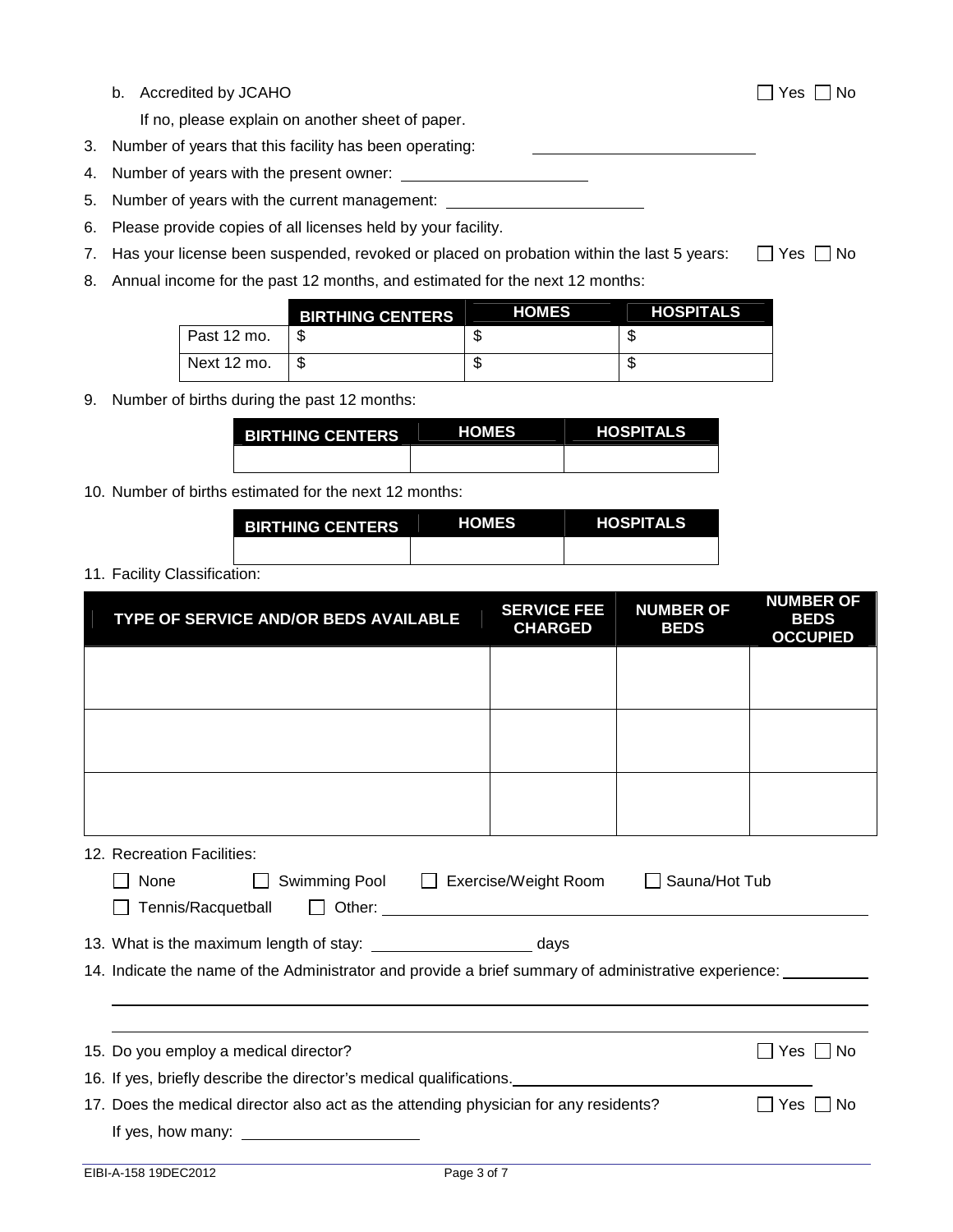- 18. If a medical director isn't employed, who is responsible for overseeing the medical services provided?
- 19. Employee Profile (please indicate the number of each kind of employee):

| <b>EMPLOYEE</b><br><b>CLASSIFICATION</b>                                                                            | 1 <sup>31</sup> SHIFT | $2^{ND}$ SHIFT                                          | 3 <sup>KD</sup> SHIFT            |                    |
|---------------------------------------------------------------------------------------------------------------------|-----------------------|---------------------------------------------------------|----------------------------------|--------------------|
| Physicians                                                                                                          |                       |                                                         |                                  |                    |
| Midwives                                                                                                            |                       |                                                         |                                  |                    |
| <b>RNs</b>                                                                                                          |                       |                                                         |                                  |                    |
| <b>LPNs</b>                                                                                                         |                       |                                                         |                                  |                    |
| <b>Nurse's Aides</b>                                                                                                |                       |                                                         |                                  |                    |
| Other                                                                                                               |                       |                                                         |                                  |                    |
| Non Medical                                                                                                         |                       |                                                         |                                  |                    |
| Total                                                                                                               |                       |                                                         |                                  |                    |
| 20. Give a summary of the procedures you use when hiring a medical professional at your facility.                   |                       |                                                         |                                  |                    |
| 21. If an individual has had a previous medical professional claim, how would it affect your hiring of that person? |                       |                                                         |                                  |                    |
| 22. Do you require evidence of acceptable health for all new patients to your facility?                             |                       |                                                         |                                  | Yes  <br>_  No     |
| 23. Do you have a written emergency evacuation plan?                                                                |                       |                                                         |                                  | $Yes \mid \mid No$ |
| If yes, please include a copy.                                                                                      |                       |                                                         |                                  |                    |
| 24. Do all patients have their own attending physician?                                                             |                       |                                                         |                                  | Yes  <br>l No      |
| If no, who performs this role?                                                                                      |                       |                                                         |                                  |                    |
| 25. Are written orders from an attending physician required for:                                                    |                       |                                                         |                                  |                    |
| All drugs or medicines?<br>a.                                                                                       |                       |                                                         |                                  | ∩ No<br>Yes        |
| Special dietary requirements?<br>b.                                                                                 |                       |                                                         |                                  | ∐ No<br>Yes        |
| Any other specific therapy/treatment?<br>с.                                                                         |                       |                                                         |                                  | Yes<br>_  No       |
| 26. Is nursing assessment conducted for new patients?                                                               |                       |                                                         |                                  | Yes<br>  No        |
| 27. Do you require a physician on-site or on-call on a 24 hour basis?                                               |                       |                                                         |                                  | $\Box$ No<br>Yes   |
| 28. Who determines if a patient must be transferred to another facility for further medical diagnosis or treatment? |                       |                                                         |                                  |                    |
|                                                                                                                     |                       |                                                         |                                  |                    |
| 29. Is smoking permitted in patient rooms?                                                                          |                       |                                                         |                                  | l No<br>Yes        |
| If yes, explain the rules applicable to smoking in your facility.                                                   |                       |                                                         |                                  |                    |
| 30. Smoke Detectors are located:                                                                                    |                       | Areas protected by approved automatic sprinkler system: |                                  |                    |
| None                                                                                                                |                       | None                                                    |                                  |                    |
| <b>Entire Facility</b>                                                                                              |                       | <b>Entire Facility</b>                                  |                                  |                    |
| <b>Common Areas</b>                                                                                                 |                       | <b>Common Areas</b>                                     |                                  |                    |
| Hallways                                                                                                            |                       | Hallways                                                |                                  |                    |
| <b>Patient or Resident Rooms</b>                                                                                    |                       |                                                         | <b>Patient or Resident Rooms</b> |                    |
| Other:                                                                                                              |                       | Other:                                                  |                                  |                    |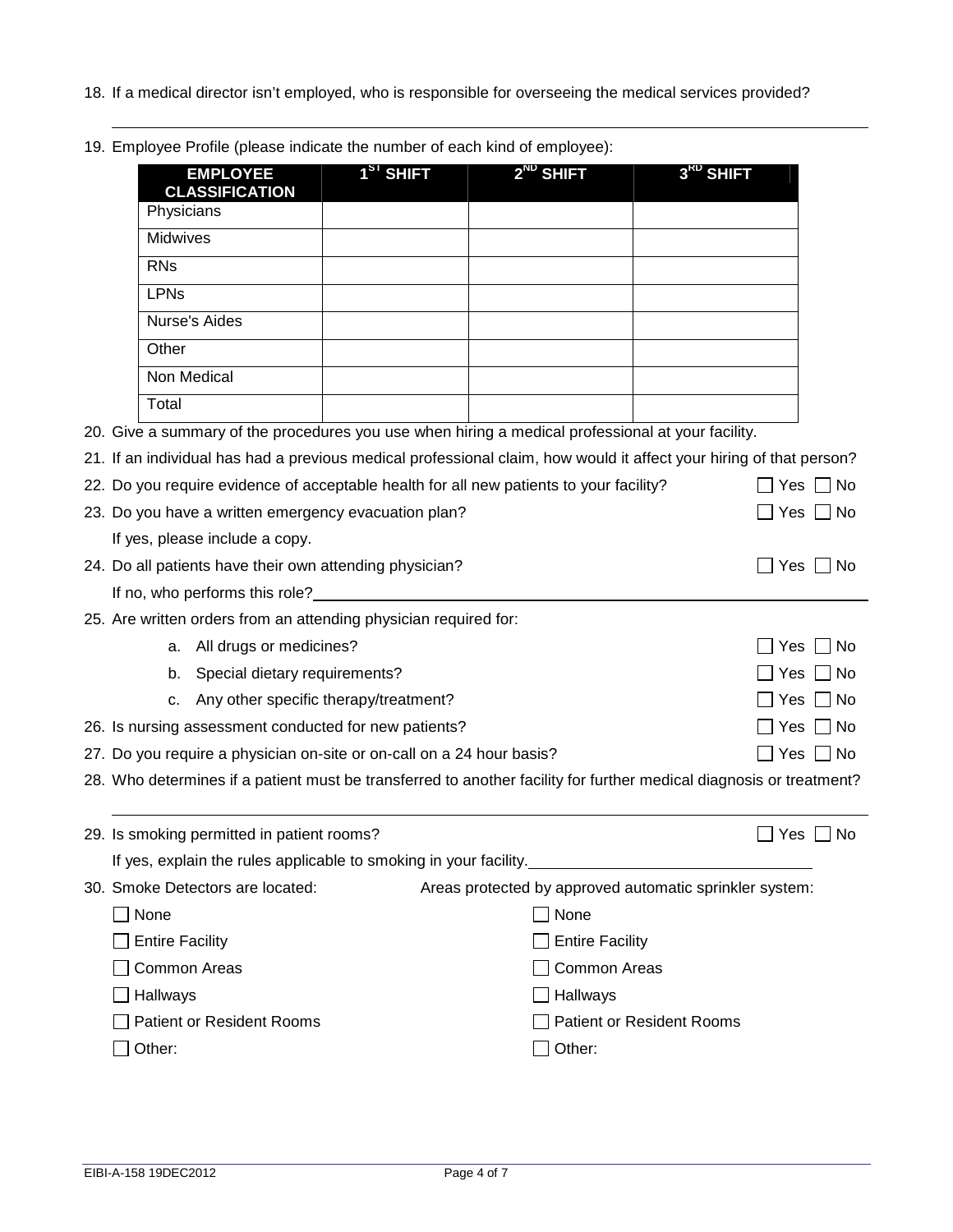31. When was the last time that this building's electric, heating, and plumbing systems were last inspected or updated?

|                      | <b>ELECTRIC</b> | <b>HEATING</b> | <b>PLUMBING</b> |
|----------------------|-----------------|----------------|-----------------|
| Qualified Inspection |                 |                |                 |
| Replaced or Updated  |                 |                |                 |

32. When was this building last inspected by the:

| State Department of Health:<br>Local fire authorities: |  |
|--------------------------------------------------------|--|
|--------------------------------------------------------|--|

(If the inspection was completed in the last three years, please include a copy)

33. Are there at least two exits on every floor?  $\Box$  Yes  $\Box$  Yes  $\Box$  No

| 34. Are handrails provided in hallways and bathrooms? |  |
|-------------------------------------------------------|--|
|-------------------------------------------------------|--|

- 35. Are bathtubs and showers equipped with non-slip surfaces?  $\Box$  Yes  $\Box$  Yes  $\Box$  No
- 36. Are all skilled and intermediate beds equipped with side rails?  $\Box$  Yes  $\Box$  Yes  $\Box$  No
- 37. Have you had any professional or general liability claims made in the last five years?  $\Box$  Yes  $\Box$  No

## **REPRESENTATIONS AND WARRANTIES**

 $\Box$  Yes  $\Box$  No

The "Applicant" is the party to be named as the "Insured" in any insuring contract if issued. By signing this Application, the Applicant for insurance hereby represents and warrants that the information provided in the Application, together with all supplemental information and documents provided in conjunction with the Application, is true, correct, inclusive of all relevant and material information necessary for the Insurer to accurately and completely assess the Application, and is not misleading in any way. The Applicant further represents that the Applicant understands and agrees as follows: (i) the Insurer can and will rely upon the Application and supplemental information provided by the Applicant, and any other relevant information, to assess the Applicant's request for insurance coverage and to quote and potentially bind, price, and provide coverage; (ii) the Application and all supplemental information and documents provided in conjunction with the Application are warranties that will become a part of any coverage contract that may be issued; (iii) the submission of an Application or the payment of any premium does not obligate the Insurer to quote, bind, or provide insurance coverage; and (iv) in the event the Applicant has or does provide any false, misleading, or incomplete information in conjunction with the Application, any coverage provided will be deemed void from initial issuance.

The Applicant hereby authorizes the Insurer and its agents to gather any additional information the Insurer deems necessary to process the Application for quoting, binding, pricing, and providing insurance coverage including, but not limited to, gathering information from federal, state, and industry regulatory authorities, insurers, creditors, customers, financial institutions, and credit rating agencies. The Insurer has no obligation to gather any information nor verify any information received from the Applicant or any other person or entity. The Applicant expressly authorizes the release of information regarding the Applicant's losses, financial information, or any regulatory compliance issues to this Insurer in conjunction with consideration of the Application.

The Applicant further represents that the Applicant understands and agrees the Insurer may: (i) present a quote with a Sublimit of liability for certain exposures, (ii) quote certain coverages with certain activities, events, services, or waivers excluded from the quote, and (iii) offer several optional quotes for consideration by the Applicant for insurance coverage. In the event coverage is offered, such coverage will not become effective until the Insurer's accounting office receives the required premium payment.

The Applicant agrees that the Insurer and any party from whom the Insurer may request information in conjunction with the Application may treat the Applicant's facsimile signature on the Application as an original signature for all purposes.

The Applicant acknowledges that under any insuring contract issued, the following provisions will apply:

1. A single Accident, or the accumulation of more than one Accident during the Policy Period, may cause the per Accident Limit and/or the annual aggregate maximum Limit of Liability to be exhausted, at which time the Insured will have no further benefits under the Policy.

2. The Insured may request the Insurer to reinstate the original Limit of Liability for the remainder of the Policy period for an additional coverage charge, as may be calculated and offered by the Insurer. The Insurer is under no obligation to accept the Insured's request.

3. The Applicant understands and agrees that the Insurer has no obligation to notify the Insured of the possibility that the maximum Limit of Liability may be exhausted by any Accident or combination of Accidents that may occur during the Policy Period. The Insured must determine if additional coverage should be purchased. The Insurer is expressly not obligated to make a determination about additional coverage, nor advise the Insured concerning additional coverage.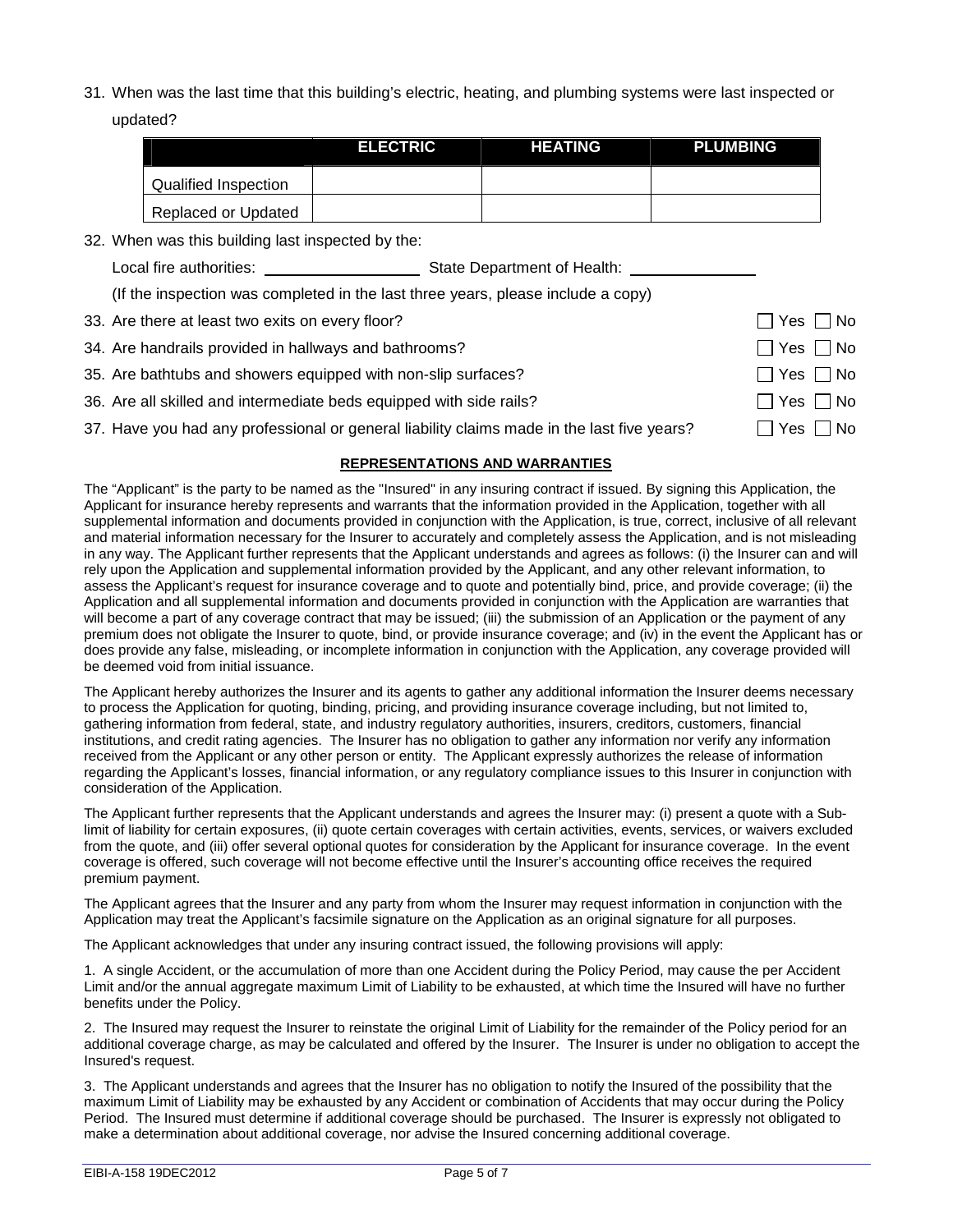4. The Insurer is herein released and relieved from any and all responsibility to notify the Insured of the possible reduction in any applicable Limit of Liability. The Insured herein assumes the sole and individual responsibility to evaluate, consider, and initiate a request for additional coverage or reinstatement of the annual aggregate Limit of Liability which may be exhausted by any single Accident or combination of Accidents during the Policy Period.

| Dated: <u>University</u> |                   |  |  |  |
|--------------------------|-------------------|--|--|--|
| Applicant:               | Agent/Broker:     |  |  |  |
|                          |                   |  |  |  |
| Signature                | Signature         |  |  |  |
| <b>Print Name</b>        | <b>Print Name</b> |  |  |  |